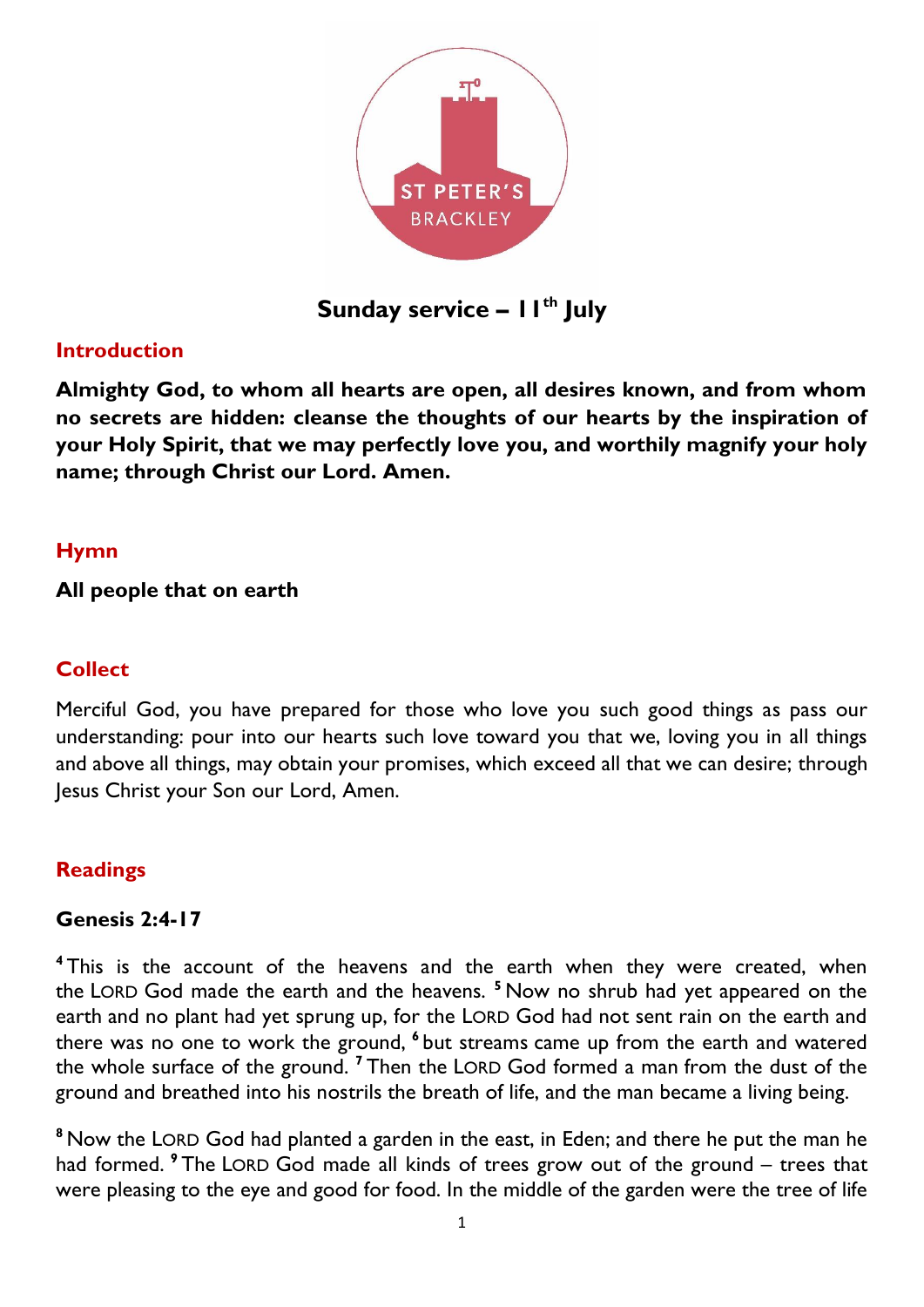and the tree of the knowledge of good and evil. <sup>10</sup> A river watering the garden flowed from Eden; from there it was separated into four headwaters. **<sup>11</sup>** The name of the first is the Pishon; it winds through the entire land of Havilah, where there is gold. **<sup>12</sup>** (The gold of that land is good; aromatic resin and onyx are also there.) **<sup>13</sup>** The name of the second river is the Gihon; it winds through the entire land of Cush. <sup>14</sup> The name of the third river is the Tigris; it runs along the east side of Ashur. And the fourth river is the Euphrates.

**<sup>15</sup>** The LORD God took the man and put him in the Garden of Eden to work it and take care of it. **<sup>16</sup>** And the LORD God commanded the man, 'You are free to eat from any tree in the garden; **<sup>17</sup>** but you must not eat from the tree of the knowledge of good and evil, for when you eat from it you will certainly die.'

## **Genesis 3:17-19**

**<sup>17</sup>** To Adam he said, 'Because you listened to your wife and ate fruit from the tree about which I commanded you, "You must not eat from it,"

'Cursed is the ground because of you; through painful toil you will eat food from it all the days of your life. **<sup>18</sup>** It will produce thorns and thistles for you, and you will eat the plants of the field. **<sup>19</sup>** By the sweat of your brow you will eat your food until you return to the ground, since from it you were taken; for dust you are and to dust you will return.'

# **Sermon**

# **Creed**

**We believe in one God, the Father, the Almighty, maker of heaven and earth, of all that is, seen and unseen.** 

**We believe in one Lord, Jesus Christ, the only Son of God, eternally begotten of the Father, God from God, Light from Light, true God from true God, begotten, not made, of one Being with the Father; through him all things were made. For us and for our salvation he came down from heaven, was incarnate from the Holy Spirit and the Virgin Mary and was made man. For our sake he was crucified under Pontius Pilate; he suffered death and was buried. On the third day he rose again in accordance with the Scriptures; he ascended into heaven and is seated at the right hand of the Father. He will come again in glory to judge the living and the dead, and his kingdom will have no end.**

**We believe in the Holy Spirit, the Lord, the giver of life, who proceeds from the Father and the Son, who with the Father and the Son is worshipped and glorified, who has spoken through the prophets.**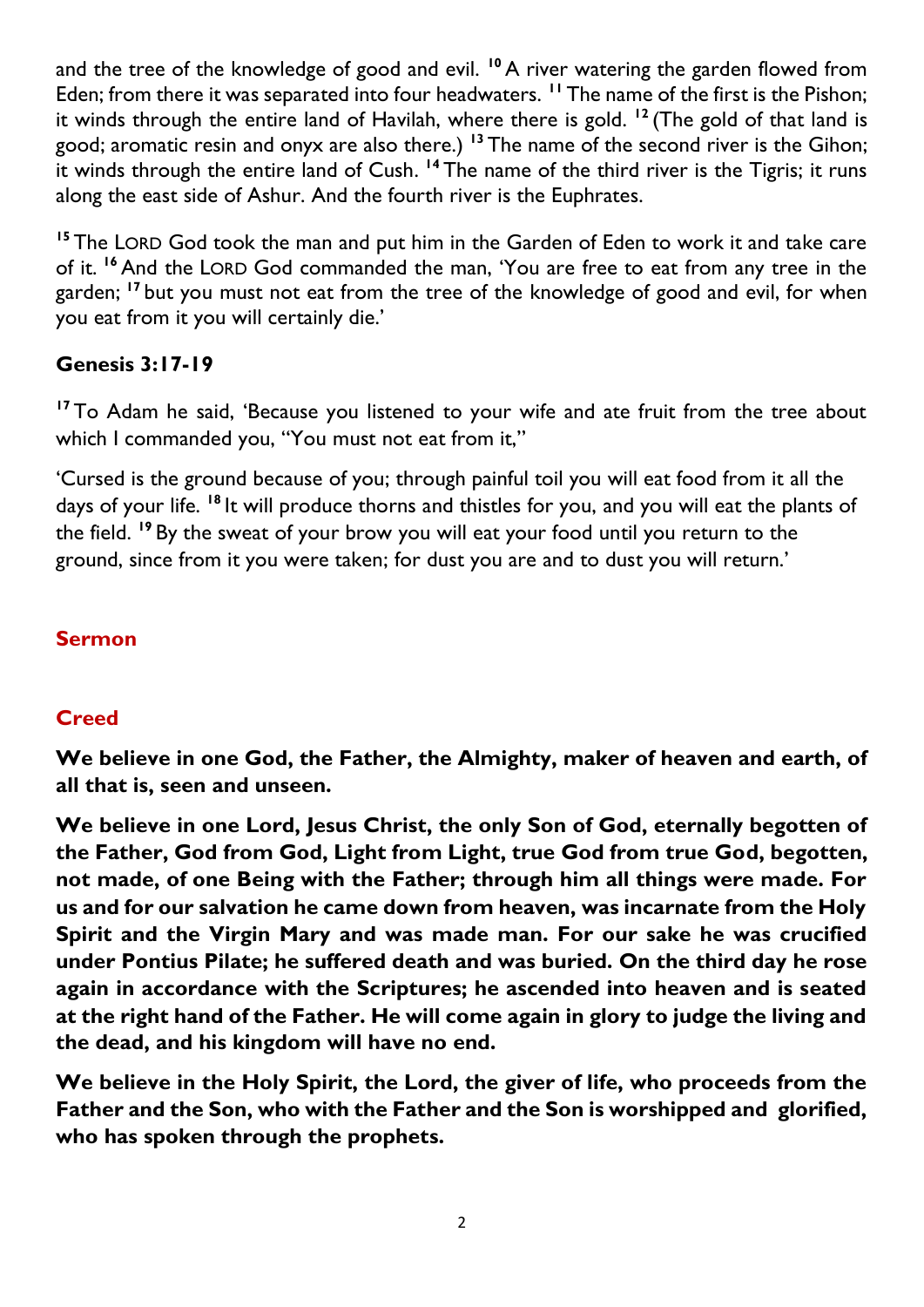**We believe in one holy catholic and apostolic Church. We acknowledge one baptism for the forgiveness of sins. We look for the resurrection of the dead, and the life of the world to come. Amen.**

## **Prayers**

**Our Father, who art in heaven, hallowed be Thy name. Thy Kingdom come, Thy will be done, on earth as it is in heaven. Give us this day our daily bread and forgive us our trespasses, as we forgive those who trespass against us. And lead us not into temptation, but deliver us from evil. For Thine is the Kingdom, the power and the glory, for ever and ever. Amen.**

## **Hymn**

**Bless the Lord o my soul (10,000 reasons)**

# **The Peace**

May the peace of the Lord be always with you. **And also with you.**

# **Communion**

**Almighty God, our heavenly Father, we have sinned against you and against our neighbour in thought and word and deed, through negligence, through weakness, through our own deliberate fault. We are truly sorry and repent of all our sins. For the sake of your Son Jesus Christ, who died for us, forgive us all that is past and grant that we may serve you in newness of life to the glory of your name. Amen.**

The Lord is here. **His Spirit is with us.**

Lift up your hearts. **We lift them to the Lord.**

Let us give thanks to the Lord our God. **It is right to give thanks and praise.**

Father, you made the world and love your creation. You gave your Son Jesus Christ to be our Saviour. His dying and rising have set us free from sin and death. And so we gladly thank you, with saints and angels praising you, and saying:

# **Holy, holy, holy Lord, God of power and might, heaven and earth are full of your glory. Hosanna in the highest. Blessed is he who comes in the name of the Lord. Hosanna in the highest.**

On the night before he died he had supper with his friends and, taking bread, he praised you. He broke the bread, gave it to them and said: Take, eat; this is my body which is given for